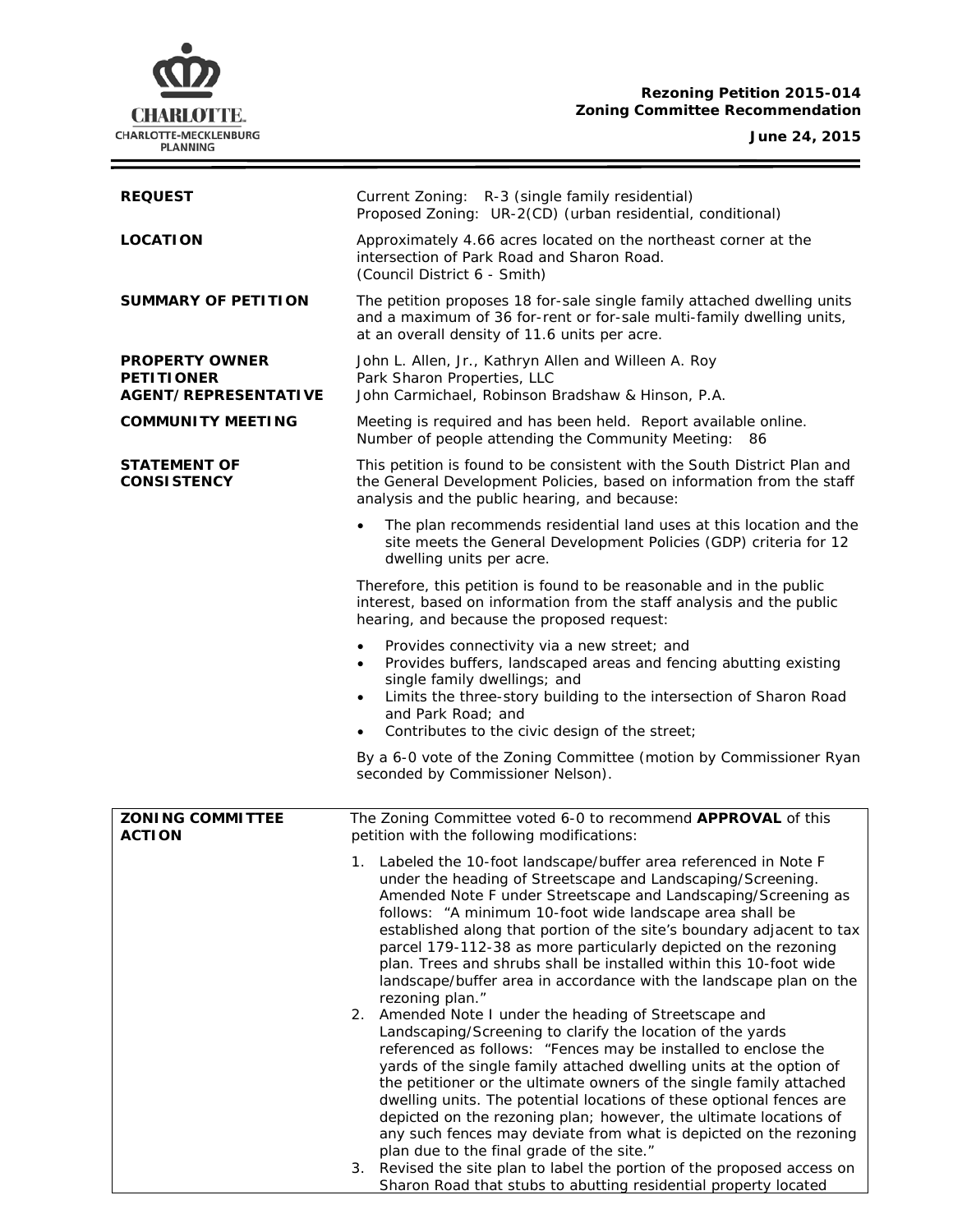north of the subject property as a public Residential Medium street. Amended Note I under the heading of Transportation to state that the proposed street shall terminate at a point 32 to 40 feet from the northerly boundary line of the site, and the petitioner shall dedicate right-of-way from the terminus of the improvements relating to the Residential Medium Street to the northerly boundary line of the site as depicted on the rezoning plan to accommodate a potential future vehicular connection to the parcels of land located to the north of the site in the event such parcels are redeveloped. 4. Amended Note G under the heading of Architectural Standards to

- specify that the permitted exterior building materials for the elevations of the multi-family buildings that front Sharon Road and Park Road are designated and labelled on the conceptual architectural renderings set out on Sheet RZ-2 and these exterior building materials shall be utilized on all elevations of the multi-family building (i.e. brick predominantly utilized on all sides of the multi-family building). The use of cementitious siding shall be permitted for accent features, which shall include, but not be limited to, bay windows, dormers, shed roofs, and gables.
- 5. Amended Note E under heading of Transportation to delete the word "shelter" and instead reference bus concrete waiting pad.
- 6. Along the entire Sharon Road frontage, replacing the back of curb sidewalk with an eight-foot wide planting strip and a six-foot wide sidewalk.
- 7. Reduced the number of for-sale single family attached dwelling units from 19 to 18 units.
- 8. Petitioner shall, at its sole cost and expenses, restripe that portion of Sharon Road that is more particularly depicted on the rezoning plan. The restriping of Sharon Road shall be completed by Petitioner prior to the issuance of a certificate of occupancy for the first new building constructed on the site.
- 9. Petitioner shall construct that portion of the public Residential Medium Street that is depicted on the rezoning plan. As depicted on the rezoning plan, the Residential Medium Street and any improvements relating thereto shall terminate at a point located approximately 32 to 40 feet from the northerly boundary line of the site. Petitioner shall dedicate right-of-way from the terminus of the improvements relating to the Residential Medium Street to the northerly boundary line of the site as depicted on the rezoning plan to accommodate a potential future vehicular connection to the parcels of land located to the north of the site in the event that such parcels are redeveloped. This right-of-way area shall remain unimproved except for a fence and landscaping until such time that the Residential Medium Street is extended to the northerly boundary line of the site in connection with the redevelopment of the parcels of land located to the north of the site.
- 10. Prior to the issuance of a certificate of occupancy for the first new building constructed on the site, the petitioner shall submit the sum of \$12,000 or a letter of credit in the amount of \$12,000, to CDOT to pay for and fund the installation of a pedestrian refuge in Sharon Road. This \$12,000 payment, or letter of credit, shall be held by CDOT for the three-year period commencing on the date of the issuance of a certificate of occupancy for the first new building constructed on the site. If CDOT makes the decision to install the pedestrian refuge within this three-year period, then these funds shall be used by CDOT to pay for the installation of the pedestrian refuge. If CDOT does not make the decision to install the pedestrian refuge within this three-year period or determines not to install the pedestrian refuge prior to the expiration of this three-year period, then the \$12,000 payment of the letter of credit shall be returned to the petitioner. CDOT and the petitioner shall enter into an escrow agreement to document this agreement.
- 11. The maximum height of the multi-family building shall be 50 feet as measured from the average grade at the base of the structure.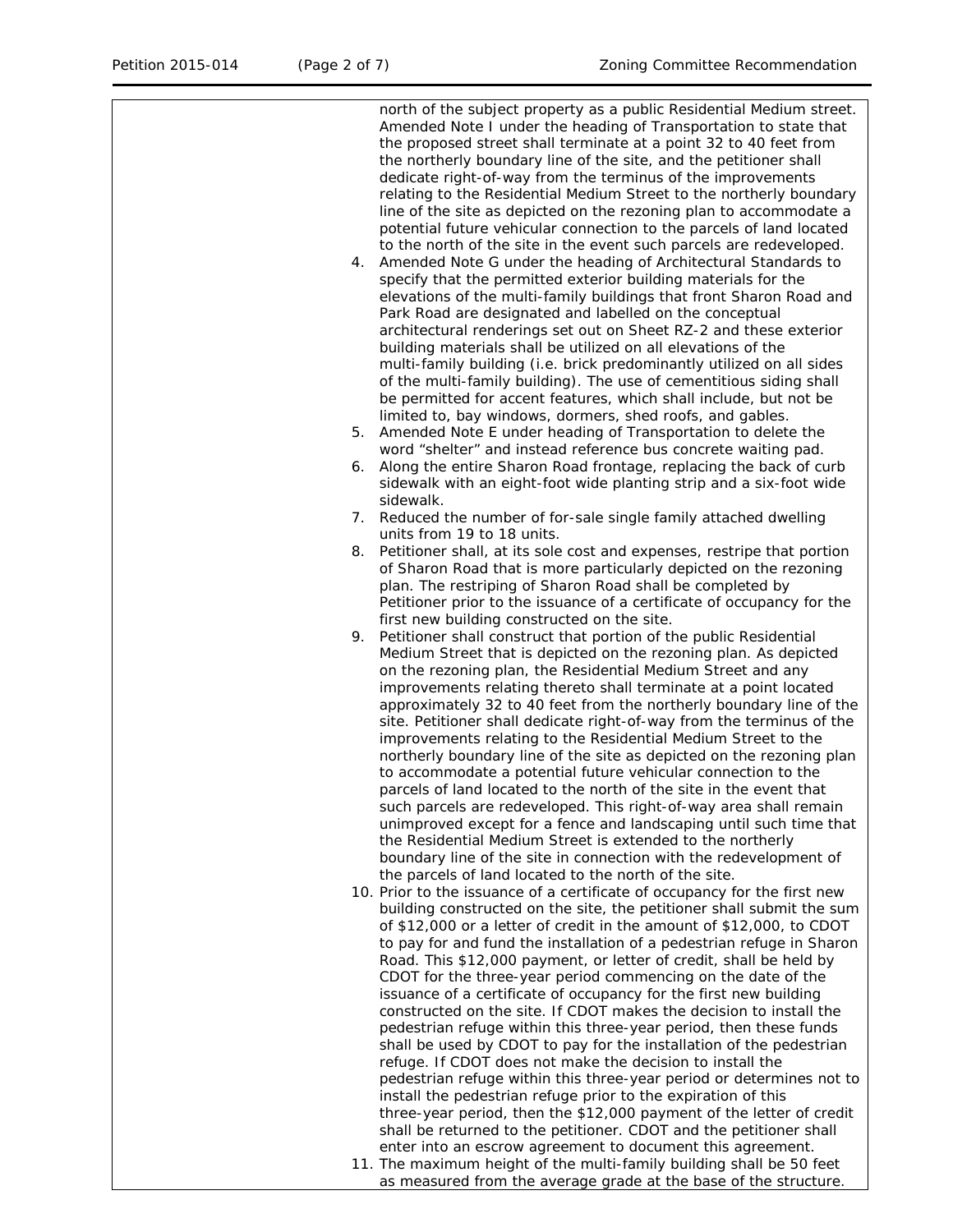| 12. The maximum height of the multi-family building, as measured<br>only from that specific point on Sharon Road designated as "Point     |
|-------------------------------------------------------------------------------------------------------------------------------------------|
| A- Elevation 680 Feet" on the rezoning plan, shall be 55 feet.                                                                            |
| 13. The maximum height of the single family attached dwelling units                                                                       |
| shall be 45 feet as measured from the average grade at the base of                                                                        |
| the structure.                                                                                                                            |
| 14. Amended Note F under Architectural Standards as follows: Set out                                                                      |
| on Sheet RZ-2 are conceptual architectural renderings of the<br>elevations of the multi-family buildings that front Sharon Road and       |
| Park Road that are intended to depict the general conceptual                                                                              |
| architectural style and character of the elevations of the                                                                                |
| multi-family buildings that front these public streets. Accordingly,                                                                      |
| the elevations of the multi-family buildings that front Sharon Road                                                                       |
| and Park Road shall be designed and constructed so that such                                                                              |
| elevations are substantially similar in appearance to the conceptual                                                                      |
| architectural renderings set out on Sheet RZ-2 with respect to<br>architectural style, character, and primary building materials.         |
| Notwithstanding the foregoing, changes and alterations to the                                                                             |
| elevations of the multi-family buildings that front the relevant                                                                          |
| public streets which do not materially change the overall                                                                                 |
| conceptual architectural style and character shall be permitted.                                                                          |
| 15. Amended Note H under Architectural Standards as follows: Set out                                                                      |
| on Sheet RZ-2 are conceptual architectural renderings of the front                                                                        |
| elevation of the single family attached dwelling units that will face<br>Sharon Road and the boundaries of the site (designated as the    |
| "Exterior Facing Townhome Elevation") and conceptual architectural                                                                        |
| renderings of the rear elevation of the single family attached                                                                            |
| dwelling units that will face the internal portions of the site                                                                           |
| (designated as the "Interior Facing Townhome Elevation") that are                                                                         |
| intended to depict the general conceptual architectural style and                                                                         |
| character of the front and rear elevations of the single family                                                                           |
| attached dwelling units. Accordingly, the front elevation of the<br>single family attached dwelling units shall be designed and           |
| constructed so that such elevation is substantially similar in                                                                            |
| appearance to the Exterior Facing Townhome Elevation with                                                                                 |
| respect to architectural style, character and primary building                                                                            |
| materials, and the rear elevation of the single family attached                                                                           |
| dwelling units shall be designed and constructed so that such<br>elevation is substantially similar in appearance to the Interior         |
| Facing Townhome Elevation with respect to architectural style,                                                                            |
| character and primary building materials. Notwithstanding the                                                                             |
| foregoing, changes and alterations which do not materially change                                                                         |
| the overall conceptual architectural style and character shall be                                                                         |
| permitted. Additionally, notwithstanding the above, the single                                                                            |
| family attached dwelling units may utilize a hip roof, a gable roof or<br>a combination thereof.                                          |
| 16. Amended Note I under Architectural Standards as follows: The                                                                          |
| permitted exterior building materials for the single family attached                                                                      |
| dwelling units are designated and labelled on the Exterior Facing                                                                         |
| Townhome Elevation and the Interior Facing Townhome Elevation                                                                             |
| set out on Sheet RZ-2, and these exterior building materials shall                                                                        |
| be utilized on the side elevations of the single family attached<br>dwelling units (i.e. brick predominantly utilized on all sides of the |
| single family attached dwelling units). The use of cementitious                                                                           |
| siding shall be permitted for accent features, which shall include                                                                        |
| but not be limited to bay windows, dormers, shed roofs, and                                                                               |
| gables.                                                                                                                                   |
| 17. Amended Note D under Streetscape and Landscaping/Screening as                                                                         |
| follows: A minimum 30-foot wide landscape area shall be<br>established along those boundaries of the site that are more                   |
| particularly depicted on the rezoning plan. Trees and shrubs shall                                                                        |
| be installed within this 30-foot wide landscape area in accordance                                                                        |
| with the landscape plan on the rezoning plan. The 30-foot wide                                                                            |
| landscape area is a portion of the site's tree save area under the                                                                        |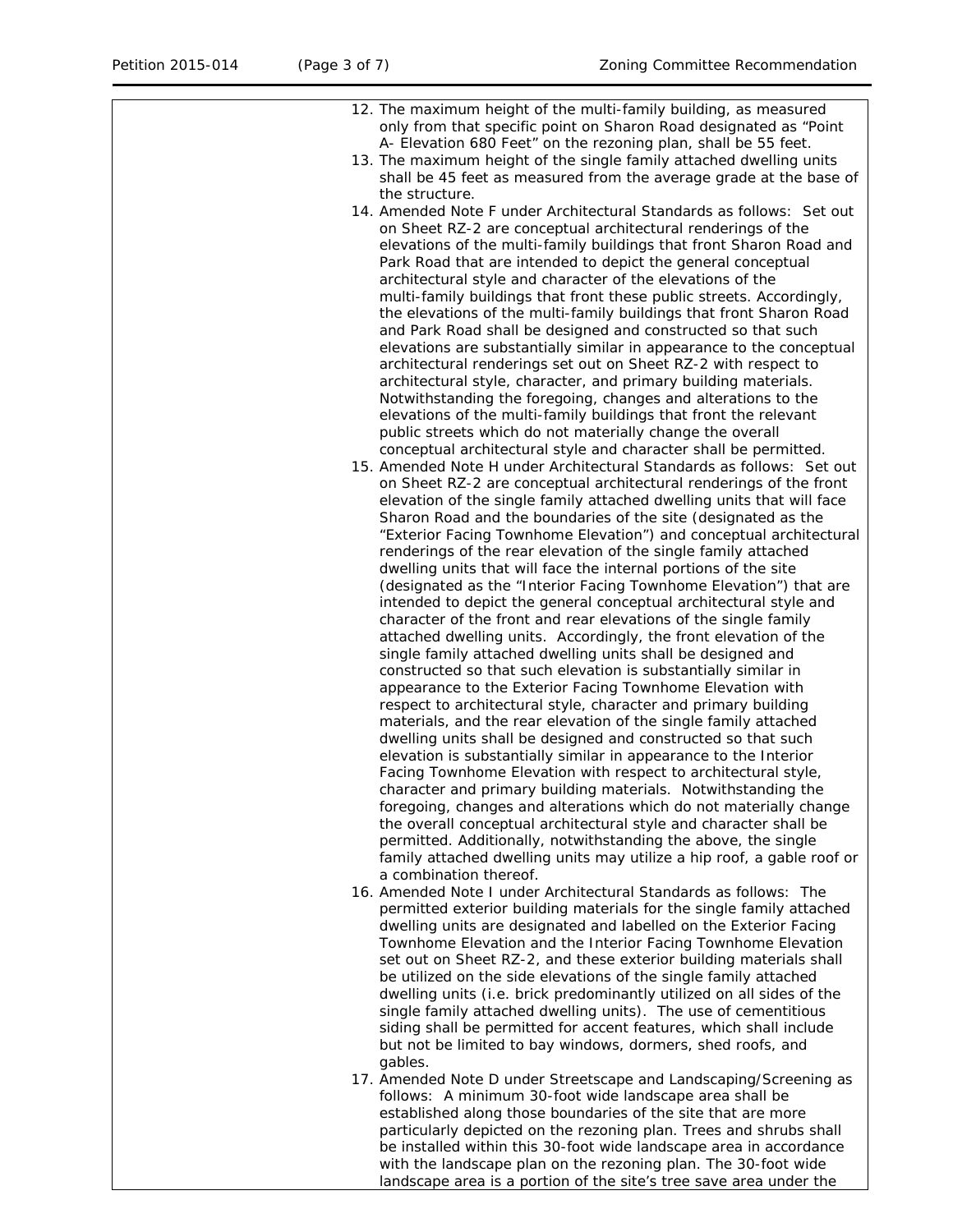|                                              | Tree Ordinance, and petitioner will comply with the requirements of<br>the Tree Ordinance with respect to the preservation of trees located<br>within the 30-foot wide landscape area.<br>18. Petitioner may remove trees from the 30-foot wide landscape area<br>as required to install the fence described below in paragraph G<br>within the 30-foot wide landscape area. Petitioner shall take<br>reasonable measures to minimize the loss of trees in connection<br>with the installation of the fence, including meandering the fence<br>up to five feet from a centerline bearing.<br>19. Amended Note G under Streetscape and Landscaping/Screening to<br>specify that the petitioner shall install a minimum six-foot tall fence<br>within the 30-foot wide landscape area as depicted on the rezoning<br>plan, and the fence may meander up to five feet from a centerline<br>bearing.<br>20. Amended Note H under Streetscape and Landscaping/Screening to<br>specify that the petitioner shall install a minimum seven-foot tall<br>wall along that portion of the site's boundary adjacent to tax parcel<br>179-112-38.<br>21. Amended Note I under Streetscape and Landscaping/Screening as<br>follows: Fences may be installed to enclose the yards of the single<br>family attached dwelling units at the option of the petitioner or the<br>ultimate owners of the single family attached dwelling units. The<br>potential locations of these optional fences are depicted on the<br>rezoning plan; however, the ultimate locations of any such fences<br>may deviate from what is depicted on the rezoning plan due to the<br>final grade of the site.<br>22. Construction activities may not be conducted on the site on<br>Sundays.<br>23. Any construction activities conducted on the site on Saturdays may<br>not commence prior to 8:30 a.m. and must cease by 7 p.m.<br>24. Concrete may be poured on the site only between the hours of 7<br>a.m. and 8 p.m.<br>25. Amended Elevations on Sheet RZ-2 to amend the Perimeter Fence<br>Detail to reflect prefinished black aluminum (simulated wrought<br>iron) fence pickets and rails and prefinished black aluminum<br>(simulated wrought iron) fence post.<br>26. Amended Elevations on Sheet RZ-2 to label Elevation 03 as Exterior<br>Facing Townhome Elevation.<br>27. Amended Elevations on Sheet RZ-2 to add Elevation 07 Interior<br>Facing Townhome Elevation.<br>28. Proposed left-turn lane reflected on Sharon Road<br>29. Proposed setbacks and future back of curb location reflected along<br>Sharon Road and Park Road. |  |
|----------------------------------------------|-------------------------------------------------------------------------------------------------------------------------------------------------------------------------------------------------------------------------------------------------------------------------------------------------------------------------------------------------------------------------------------------------------------------------------------------------------------------------------------------------------------------------------------------------------------------------------------------------------------------------------------------------------------------------------------------------------------------------------------------------------------------------------------------------------------------------------------------------------------------------------------------------------------------------------------------------------------------------------------------------------------------------------------------------------------------------------------------------------------------------------------------------------------------------------------------------------------------------------------------------------------------------------------------------------------------------------------------------------------------------------------------------------------------------------------------------------------------------------------------------------------------------------------------------------------------------------------------------------------------------------------------------------------------------------------------------------------------------------------------------------------------------------------------------------------------------------------------------------------------------------------------------------------------------------------------------------------------------------------------------------------------------------------------------------------------------------------------------------------------------------------------------------------------------------------------------------------------------------------------------------------------------------------------------------------------------------------------------------------------------------------------------------------------------------------------------------------------------------------------------------------------------------------------------------------------------------------------------------------------|--|
| <b>VOTE</b>                                  | Motion/Second:<br>Nelson/Ryan<br>Yeas:<br>Dodson, Eschert, Labovitz, Nelson, Ryan, and Sullivan<br>Nays:<br>None<br>Walker<br>Absent:<br>Recused:<br>None                                                                                                                                                                                                                                                                                                                                                                                                                                                                                                                                                                                                                                                                                                                                                                                                                                                                                                                                                                                                                                                                                                                                                                                                                                                                                                                                                                                                                                                                                                                                                                                                                                                                                                                                                                                                                                                                                                                                                                                                                                                                                                                                                                                                                                                                                                                                                                                                                                                         |  |
| <b>ZONING COMMITTEE</b><br><b>DISCUSSION</b> | Staff provided a summary of the petition and noted that all outstanding<br>issues have been addressed. Staff noted that CDOT amended their<br>comments for the petition from those listed in the staff analysis, and<br>worked with the petitioner to address all transportation issues.                                                                                                                                                                                                                                                                                                                                                                                                                                                                                                                                                                                                                                                                                                                                                                                                                                                                                                                                                                                                                                                                                                                                                                                                                                                                                                                                                                                                                                                                                                                                                                                                                                                                                                                                                                                                                                                                                                                                                                                                                                                                                                                                                                                                                                                                                                                          |  |
| <b>STAFF OPINION</b>                         | Staff agrees with the recommendation of the Zoning Committee.                                                                                                                                                                                                                                                                                                                                                                                                                                                                                                                                                                                                                                                                                                                                                                                                                                                                                                                                                                                                                                                                                                                                                                                                                                                                                                                                                                                                                                                                                                                                                                                                                                                                                                                                                                                                                                                                                                                                                                                                                                                                                                                                                                                                                                                                                                                                                                                                                                                                                                                                                     |  |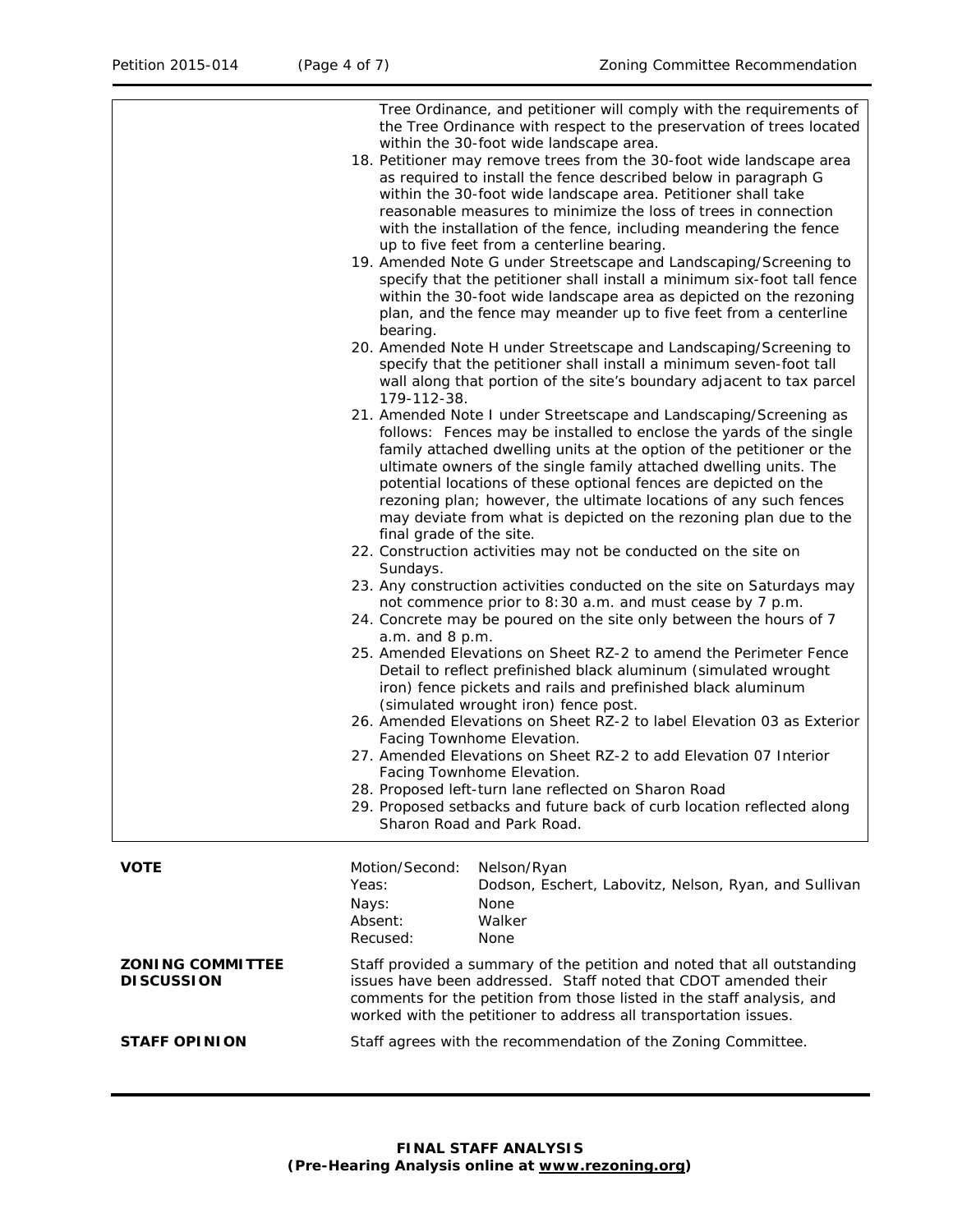#### **PLANNING STAFF REVIEW**

#### • **Proposed Request Details**

The site plan accompanying this petition contains the following provisions:

- The petition proposes 18 for-sale single family attached dwelling units and a maximum of 36 for-rent or for-sale multi-family dwelling units, at an overall density of 11.6 units per acre.
- Single family attached units limited to two stories in height, with a pitched roof.
	- Multi-family units are limited to three stories excluding the below grade parking structure.
- The maximum height in feet of the multi-family building shall be 50 feet as measured from the average grade at the base of the structure.
- The maximum height in feet of the multi-family building as measured only from that specific point on Sharon Road designated as "Point A- Elevation 680 Feet" on the rezoning plan shall be 55 feet.
- The maximum height in feet of the single family attached dwelling units shall be 45 feet as measured from the average grade at the base of the structure.
- Site access via Sharon Road and Park Road.
- A concrete waiting pad will be provided for the existing bus stop located on Sharon Road abutting the site.
- Petitioner to dedicate and convey 35 feet of right-of-way from the existing centerline of the Sharon Road right-of-way, and 50 feet from the existing centerline of the Park Road right-ofway, to the extent that such right-of-way does not already exist.
- Proposed building materials include brick veneer, with architectural grade asphalt shingles, painted metal railings, and painted, vinyl or stucco trim and soffits. Vinyl is prohibited as an exterior building material except that vinyl may be utilized on the soffits and trim and vinyl windows may be installed on the multi-family building.
- Conceptual architectural renderings for buildings along public streets, and exterior and interior facing townhome elevations. The elevations of the multi-family buildings that front Sharon Road and Park Road shall be designed and constructed so that such elevations are substantially similar in appearance to the conceptual architectural renderings set out on Sheet RZ-2 with respect to architectural style, character and primary building materials.
- The permitted exterior building materials for the single family attached dwelling units as designated and labelled on the Exterior Facing Townhome Elevation and the Interior Facing Townhome Elevation shall be utilized on the side elevations of the single family attached dwelling units (i.e. brick predominantly utilized on all sides of the single family attached dwelling units). The use of cementitious siding shall be permitted for accent features, which shall include but not be limited to bay windows, dormers, shed roofs, and gables.
- A minimum 30-foot wide landscape area shall be established along those boundaries of the site that are more particularly depicted on the rezoning plan. Trees and shrubs shall be installed within this 30-foot wide landscape area in accordance with the landscape plan on the rezoning plan.
- The petitioner shall install a minimum seven-foot tall wall along that portion of the site's boundary adjacent to tax parcel 179-112-38.
- Fences may be installed to enclose the yards of the single family attached dwelling units at the option of the petitioner or the ultimate owners of the single family attached dwelling units. The potential locations of these optional fences are depicted on the rezoning plan; however, the ultimate locations of any such fences may deviate from what is depicted on the rezoning plan due to the final grade of the site.
- Construction activities may not be conducted on the site on Sundays.
- Any construction activities conducted on the site on Saturdays may not commence prior to 8:30 a.m. and must cease by 7 p.m.
- Concrete may be poured on the site only between the hours of 7 a.m. and 8 p.m.
- An eight-foot planting strip and six-foot sidewalk will be provided along the site's frontage on Sharon Road and a 13-foot planting strip and six-foot sidewalk will be provided along the frontage on Park Road.
- A minimum 20-foot setback from the back of curb along all public streets.
- Freestanding lighting limited to 20 feet in height.
- Freestanding lighting fixtures will be fully capped, shielded and downwardly directed. Lighting fixtures attached to buildings will be decorative, capped and downwardly directed.
- Petitioner shall, at its sole cost and expenses, restripe that portion of Sharon Road as shown on the rezoning plan, and the restriping shall be completed by Petitioner prior to the issuance of a certificate of occupancy for the first new building constructed on the site.
- Petitioner shall construct that portion of the public Residential Medium Street and any improvements relating thereto, which shall terminate at a point located approximately 32 to 40 feet from the northerly boundary line of the site.
- Prior to the issuance of a certificate of occupancy for the first new building constructed on the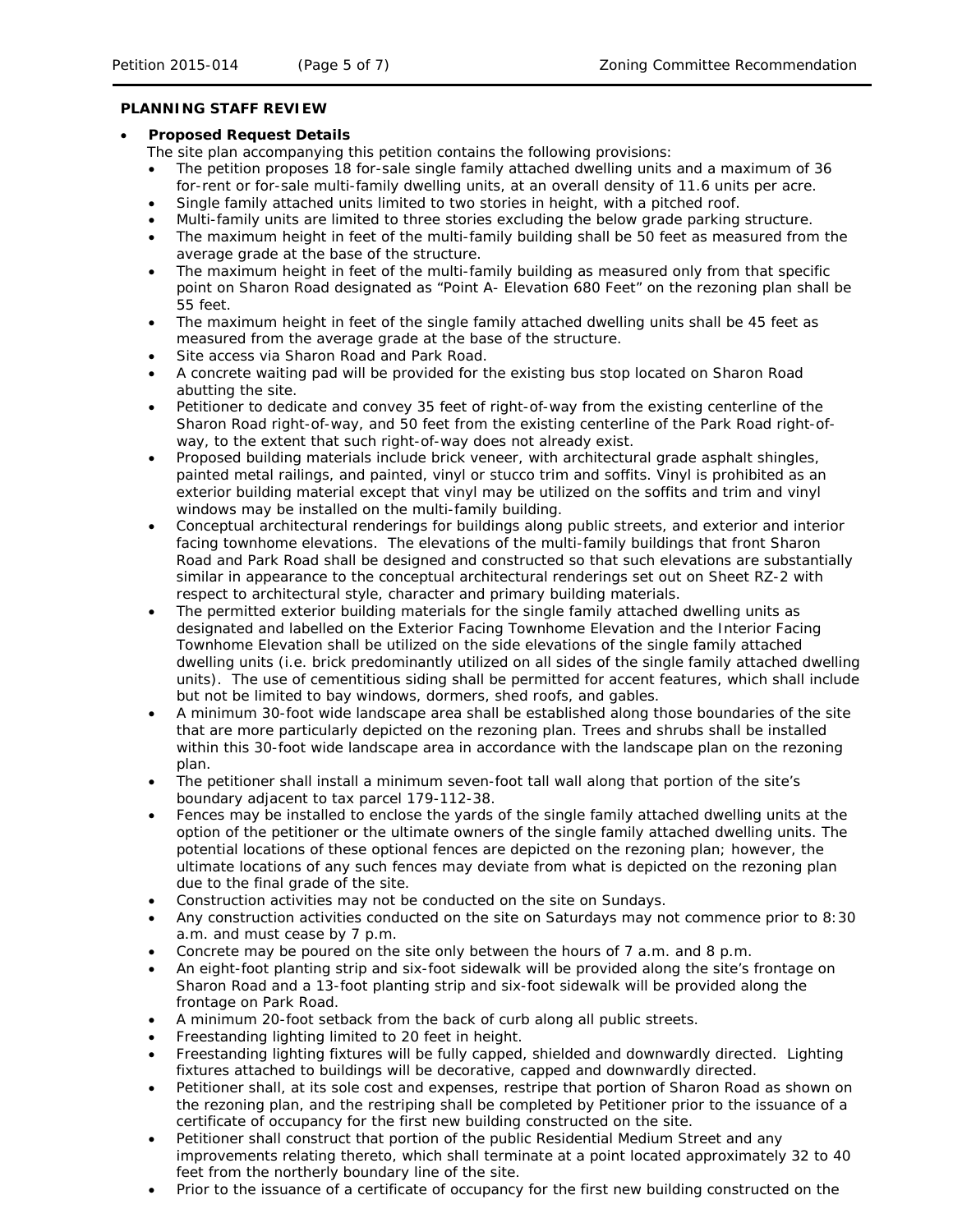site, the petitioner shall submit the sum of \$12,000 or a letter of credit in the amount of \$12,000, to CDOT to pay for and fund the installation of a pedestrian refuge in Sharon Road. This \$12,000 payment, or letter of credit, shall be held by CDOT for the three-year period commencing on the date of the issuance of a certificate of occupancy for the first new building constructed on the site.

#### • **Public Plans and Policies**

- The *South District Plan* (1993) recommends residential land uses at this location.
- The plan references the residential locational criteria of the *General Development Policies* (GDP) for areas of higher density. The site currently meets the *General Development Policies* (GDP) criteria for 12 dwelling units per acre.

| <b>Assessment Criteria</b>         | Density Category – up to 12 dua |
|------------------------------------|---------------------------------|
| Meeting with Staff                 |                                 |
| Sewer and Water Availability       |                                 |
| Land Use Accessibility             |                                 |
| <b>Connectivity Analysis</b>       | 3                               |
| Road Network Evaluation            | O                               |
| Design Guidelines                  | 4                               |
| Other Opportunities or Constraints | ΝA                              |
| <b>Minimum Points Needed: 12</b>   | <b>Total Points: 12</b>         |

• The proposed request is consistent with the *South District Plan* and the *General Development Policies*.

**DEPARTMENT COMMENTS** (see full department reports online)

- **Charlotte Area Transit System:** No issues.
- **Charlotte Department of Neighborhood & Business Services:** No issues.
- **Transportation:** No issues.
- **Charlotte Fire Department:** No comments received.
- **Charlotte-Mecklenburg Schools:** No issues.
- **Charlotte-Mecklenburg Storm Water Services:** No issues.
- **Charlotte Water:** No issues.
- **Engineering and Property Management:** No issues.
- **Mecklenburg County Land Use and Environmental Services Agency:** No issues.
- **Mecklenburg County Parks and Recreation Department:** No issues.
- **Urban Forestry:** No issues.

**ENVIRONMENTALLY SENSITIVE SITE DESIGN** (see full department reports online)

- **Site Design:** The following explains how the petition addresses the environmentally sensitive site design guidance in the *General Development Policies-Environment*.
	- Minimizes impacts to the natural environment by building on an infill lot.

# **OUTSTANDING ISSUES**

No issues.